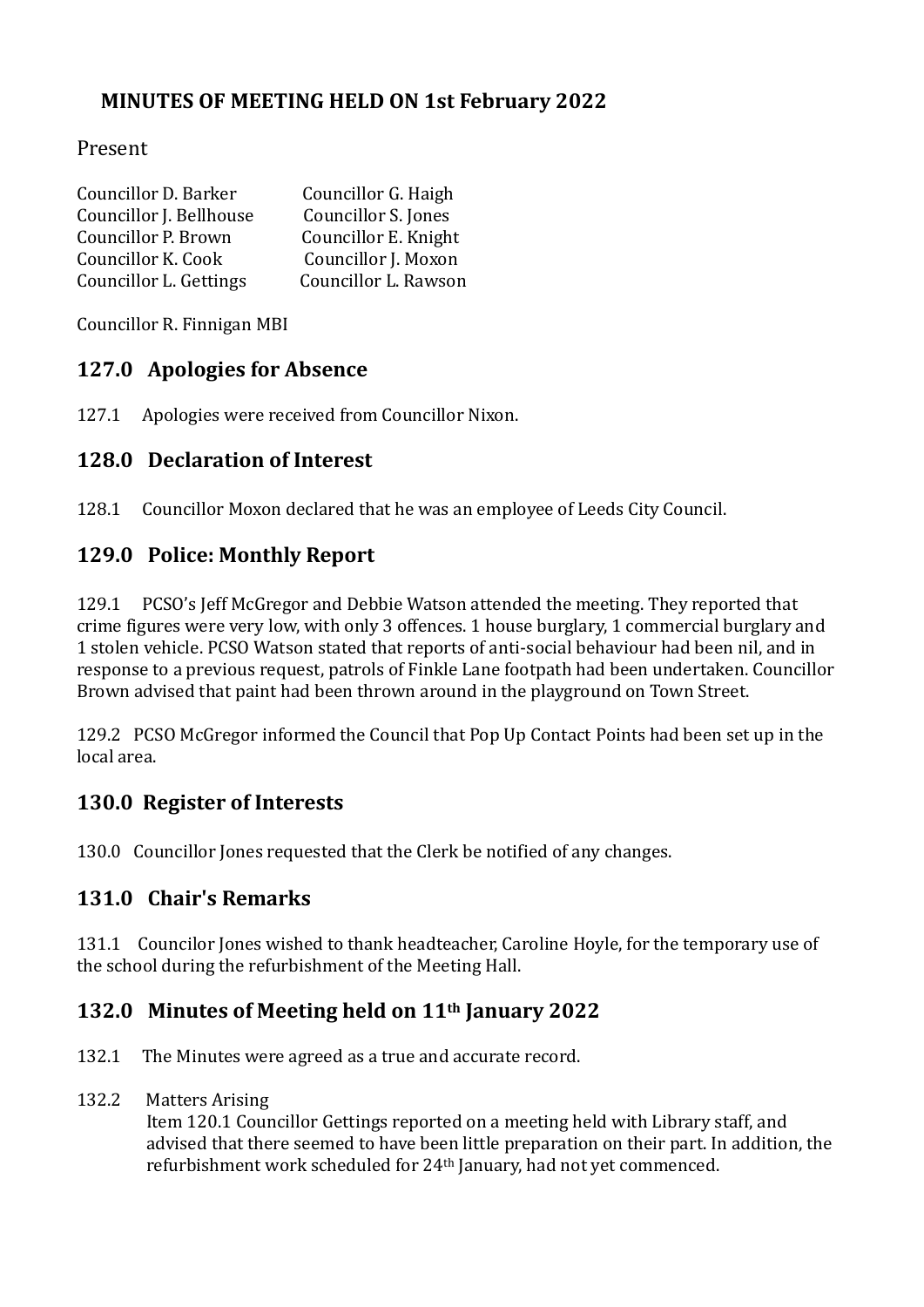# **133.0 Correspondence**

133.1 Details of Correspondence for January had been sent out by the Clerk prior to the meeting.

133.2 Discussion took place regarding the change in Enforcement personnel.

# **134.0 Village Maintenance**

134.1 Councillor Moxon updated the Council on the proposed movement of trees from Church Avenue to Gildersome Primary School. He advised that Parks and Countryside wanted to oversee the work, which would hopefully take place as soon as possible, due the planting season deadline. Councillor Knight enquired if the area at Church Avenue would be resurfaced.

## **135.0 Landscape Projects**

135.1 Councillor Brown reported on a site meeting with David Cowburn at Mill Lane. Initial ideas for landscaping included the planting of a hedge at one side to form a barrier with the houses, the positioning of large rocks at the end of the area as a climbing and slide feature and possible ways to utilize the tree in the centre of the site. Councillor Jones proposed making a start on this work as soon as possible, so that the project could move forward.

## **136.0 Highways Issues**

136.1 Councillor Bailey advised that he had not received a reply to his enquiries about reorientating the SID on Town Street. The Clerk to contact Highways.

136.2 Discussion took place regarding the increase in the general volume of traffic through the village and also the HGV problem. The Clerk stated that she had emailed Sgt Matthews regarding the problem, but had not received a reply.

136.3 The Clerk reported that the yellow lines at Street Lane had finally been extended to their correct length, but only on one side of the road. This situation had been reported back to Timothy Brown and Mandeep Flora at Traffic Engineering.

## **137.0 Future Events**

137.1 Councillor Bellhouse updated the Council on the initial planning ideas for the Platinum Jubliee. These included traditional games for the children in the morning, a picnic in the afternoon, a roped off area for static games, a throne area for a photoshoot, a selfie frame and a town crier. It was thought that local businesses would be involved in providing food outlets. Councillor Cook was also looking at a possible Jubilee grant application to fund the event. Councillor Bellhouse advised that the next step was to put out a Save the Date poster to notify everyone in the village of the event on 5th June.

137.2 Councillor Cook stated that due to the Platinum Jubilee in June, the Scarecrow Festival would now be held on Sunday 18th September.

## **138.0 Footpaths**

138.1 Councillor Knight advised that a site meeting with Bob Buckenham, regarding Footpath 26, was yet to be arranged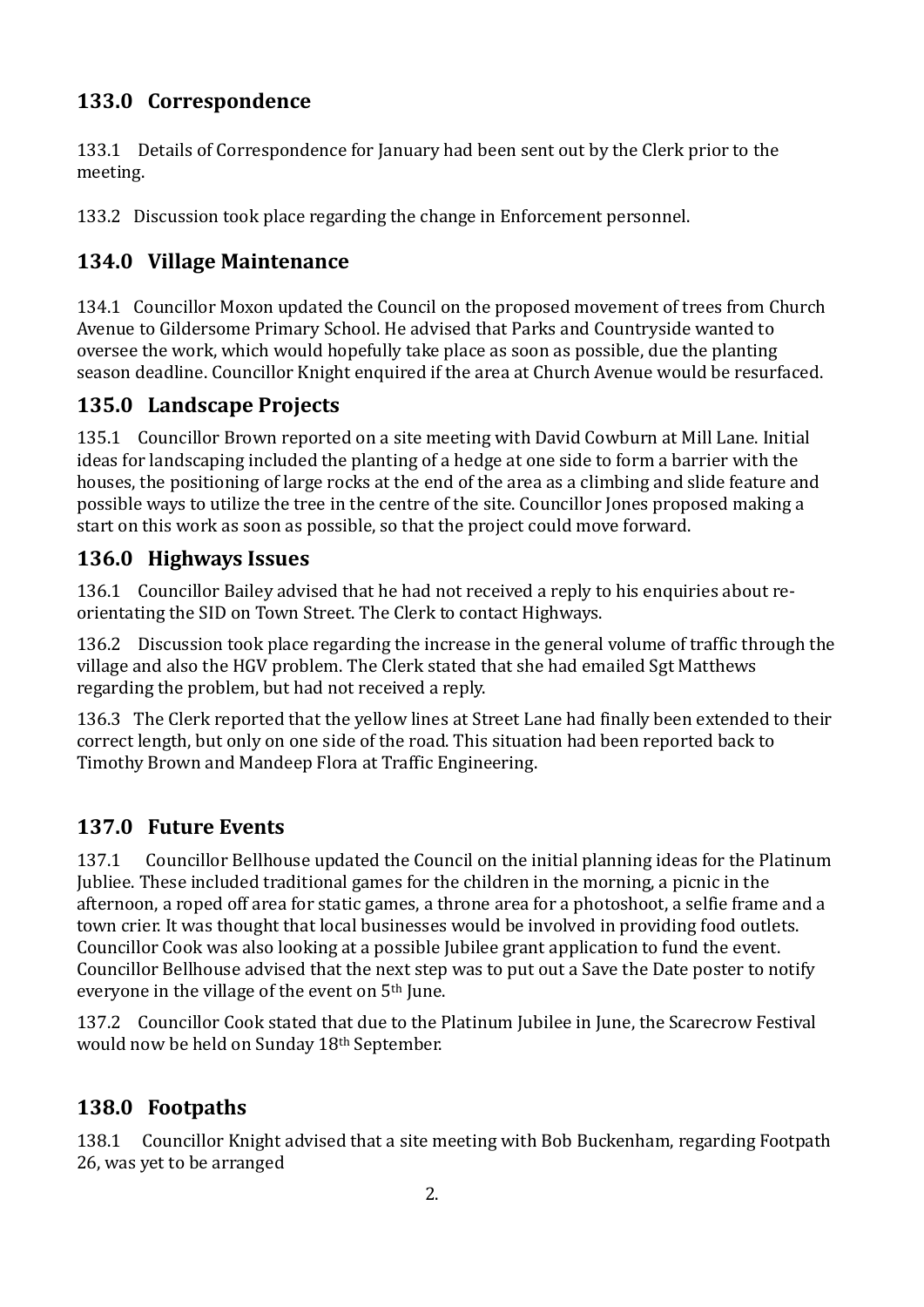#### **139.0 Planning**

139.1 Councillor Cook confirmed that she had prepared a list of all applications and decisions for January. These had been sent to all councillors prior to the meeting and posted on the Parish Council's website.

139.2 Councillor Finnigan reported that work on the installation of the MUGA was due to start on 7th March. Councillor Finnigan reminded Council that Sports England had requested that the area be lit, as a stipulation of planning consent. It was agreed, in principle, that the Council would fund the cost of the electricity supply, at a possible £200 per year. This to be confirmed at the March meeting, once an estimate had been received from Paul Senior.

139.3 Councillor Finnigan informed the Council that grants of up to £18,500 were available for improvements to district centres. He suggested that the frontage of the parade of shops at Street Lane might fit the criteria. This proposal to be discussed at the next meeting.

#### **140.0 Finance / Budget 2022-23**

(The Clerk had sent out the following Finance Reports prior to the Meeting.)

#### **Finance Report – January 2021**

140.1 The balance on the Parish Council's **Current Account** currently stands at: £12,808.56

#### 140.2 Payments made via Bankline:

| HMRC/December PAYE            | 98.00    |
|-------------------------------|----------|
| KreativeInc/Monthly Host Fee  | 10.00    |
| Zurich/Insurance Renewal      | 691.93   |
| Brosnans/Payroll              | 72.00    |
| SLCC/Renewal                  | 112.00   |
| P.May/January Salary          | 391.67   |
| Gildersome Cricket Club/Grant | 250.00   |
| <b>Bankline Fee</b>           | 4.00     |
|                               | 1.629.60 |
|                               |          |

**TOTAL 1,629.60**

#### 140.3 The balance on the Parish Council's **Reserve Account** currently stands at: £24,431.00

140.4 Councillor Jones stated that confirmation of the new Precept figure had been received from Leeds City Council. To set a 0% increase for 2022-23 would keep a Band D property at £13.11 and would give a Precept of £24.300. This was proposed and agreed upon unanimously.